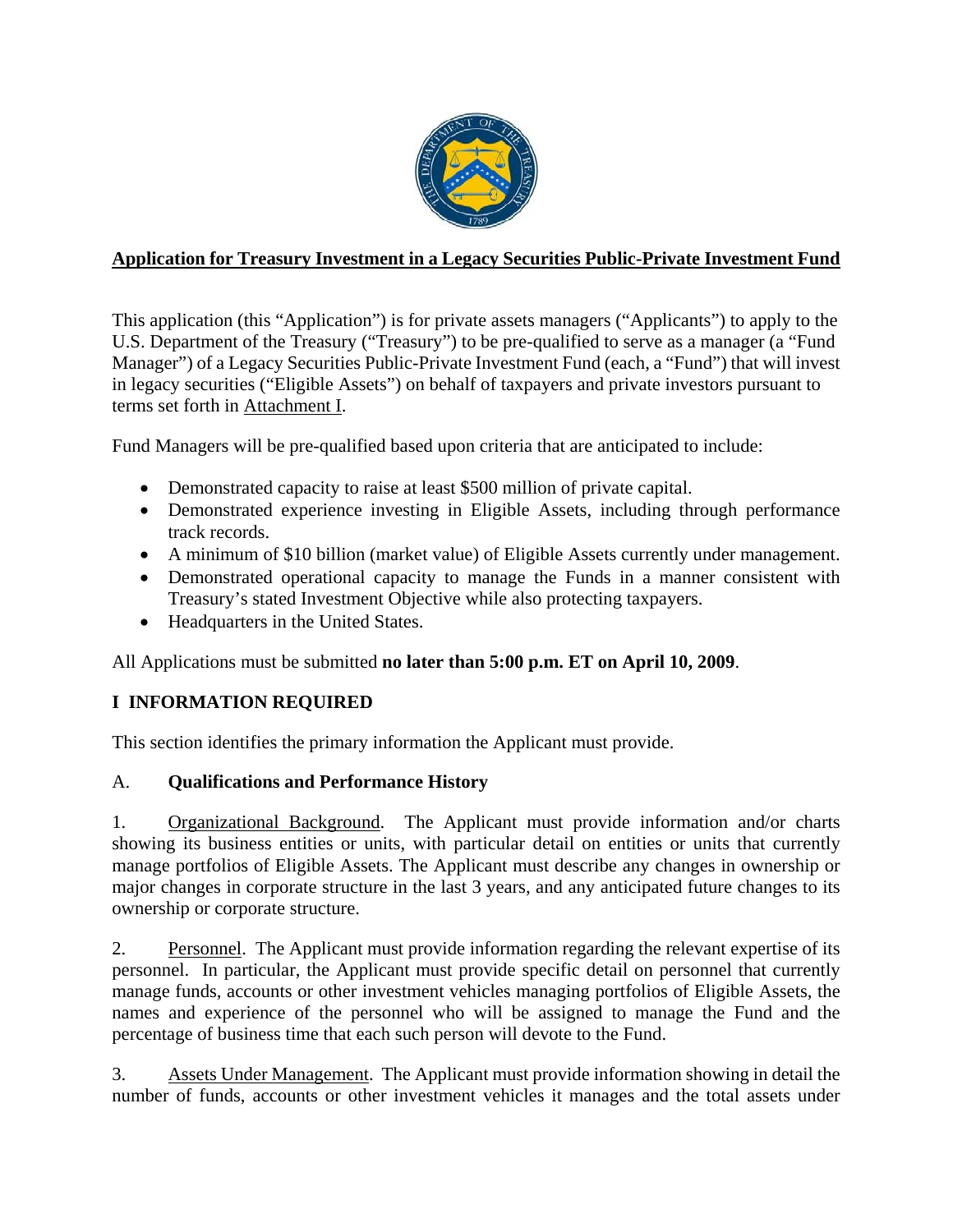management, with relevant totals and subtotals. The Applicant must include particular details on Eligible Assets under management.

4. Eundraising. The Applicant must describe its expectations for fundraising from private investors for equity capital commitments to the Fund (including the amount of equity capital proposed to be raised and anticipated timing). The Applicant must note whether, and if so how, it plans to structure the Fund to facilitate the participation of retail investors in the Fund. In addition, the Applicant must provide examples of its experience fundraising for funds, accounts or other investment vehicles that primarily invest in Eligible Assets within the past 5 years. The Applicant must include its expectations as to the composition of the private investor base (e.g. financial institutions, foundations, public pension plans, university and other endowments, high net worth investors and/or retail investors).

5. Past Performance. The Applicant must provide a table showing the gross and net returns for its funds, accounts or other investment vehicles that invest primarily in Eligible Assets for each of the past 5 years ending December 31, 2008. The Applicant must describe in detail how its returns are calculated.

6. References. The Applicant must provide reference contacts for the 3 largest limited partners in aggregate invested in its funds, accounts or other investment vehicles that invest primarily in Eligible Assets over the last 3 years, including name, title, organization and phone number.

7. Custodians. The Applicant must list the top 3 custodians with which it currently processes assets.

8. Small, Veteran-, Minority- and Women-Owned Businesses. If the Applicant is a small, veteran-, minority- or women-owned business, it must provide evidence of such status and describe the structure of the partnership it expects to form with other private asset managers, if necessary, in order to meet the criteria outlined in Attachment I, if applicable.

## B. **Proposed Fund**

1. Structure. The Applicant must describe the proposed structure of the Fund and include a proposed structure chart.

2. Summary of Terms. The Applicant must provide a summary of proposed material terms of the Fund, including a proposed drawdown schedule and whether it plans to (i) recycle realized capital; (ii) have voluntary withdrawal rights (which withdrawal rights will be subject to limitations agreed with Treasury); (iii) make use of Treasury Debt Financing as defined in Attachment I and (iv) finance the purchase of Eligible Assets through Legacy TALF, any other Treasury program or debt financing raised from private sources, subject to the restrictions described in Attachment I. In addition, the Applicant must describe proposed covenants relating to allocation of investment opportunities, competing funds and investments away from the Fund.

3. Debt Financing. The program currently contemplates the Treasury will provide Treasury Debt Financing in an amount up to 50% of a Fund's total equity capital; provided that Treasury Debt Financing will not be available to any Fund Manager in respect of a Fund in which the private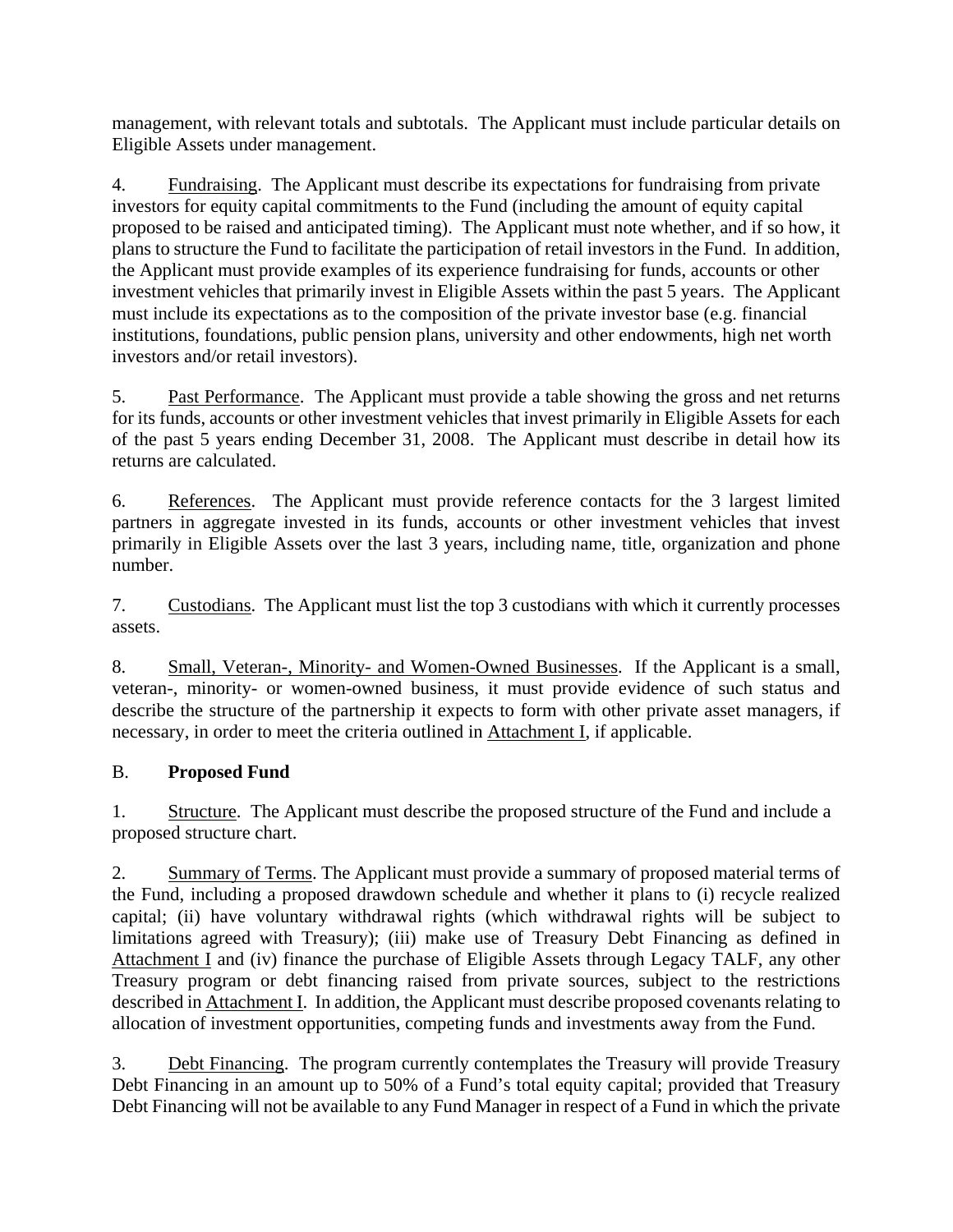investors have voluntary withdrawal rights. Treasury will consider requests for Treasury Debt Financing of up to 100% of a Fund's total equity capital subject to restrictions on asset level leverage, withdrawal rights, disposition priorities and other factors Treasury deems relevant. To the extent the Applicant is interested in receiving Treasury Debt Financing above 50% of total equity capital, it must provide a description of the amount of the leverage requested along with the terms as noted above.

4. Proposed Fees. The Applicant must describe any fees it proposes to charge to private investors in the Fund, including but not limited to management fees and incentive fees. Additionally, the Applicant must provide information on a proposed fee structure for Treasury consistent with the terms in Attachment I.

5. Tax Considerations. The Applicant must describe its proposals for efficient tax structuring for Treasury and private investors.

## C. **Investment Strategy**

1. Asset Management Strategies. The Applicant must describe the asset management strategies it utilizes to manage its existing portfolios of Eligible Assets. In addition, the Applicant must describe the following: (i) the application of its asset management strategies to the management of the Fund in furtherance of the Investment Objective of the Fund pursuant to the Investment Strategy (each as described in Attachment I); (ii) Applicant's methodology for evaluating, pricing and purchasing Eligible Assets, (iii) Applicant's expectations as to the use of leverage and (iv) potential considerations that may argue for a deviation from a long-term buy and hold strategy.

2. Risk Management. The Applicant must describe the risk metrics and limits it employs to manage portfolios of Eligible Assets. The Applicant must include particular details on the risk metrics and limits to be employed in managing a Fund investing in Eligible Assets on behalf of taxpayers and private investors.

## D. **Governance and Management**

1. Principal Transactions. The Applicant must describe the safeguards it intends to employ to ensure that the Fund does not, directly or indirectly, acquire Eligible Assets from or sell Eligible Assets to its affiliates, any other Fund Manager or their respective affiliates or any private investor that has committed 10% or more of the aggregate private capital raised by the Fund.

2. Other Conflicts of Interest. The Applicant must identify any other real or potential conflicts of interest it may have in managing a Fund as described in Attachment I, and explain how it will avoid or ameliorate any such conflicts. The Applicant must include the interests of its affiliates in the answer. In addition, the Applicant must describe its philosophy for fulfilling its duty to the Treasury and the taxpayers as investors in the Fund in light of its proprietary interests, those of the private investors in the Fund and those of its other clients. The Applicant must describe any covenants it has to allocate purchases of Eligible Assets to existing funds, accounts or other investment vehicles it manages.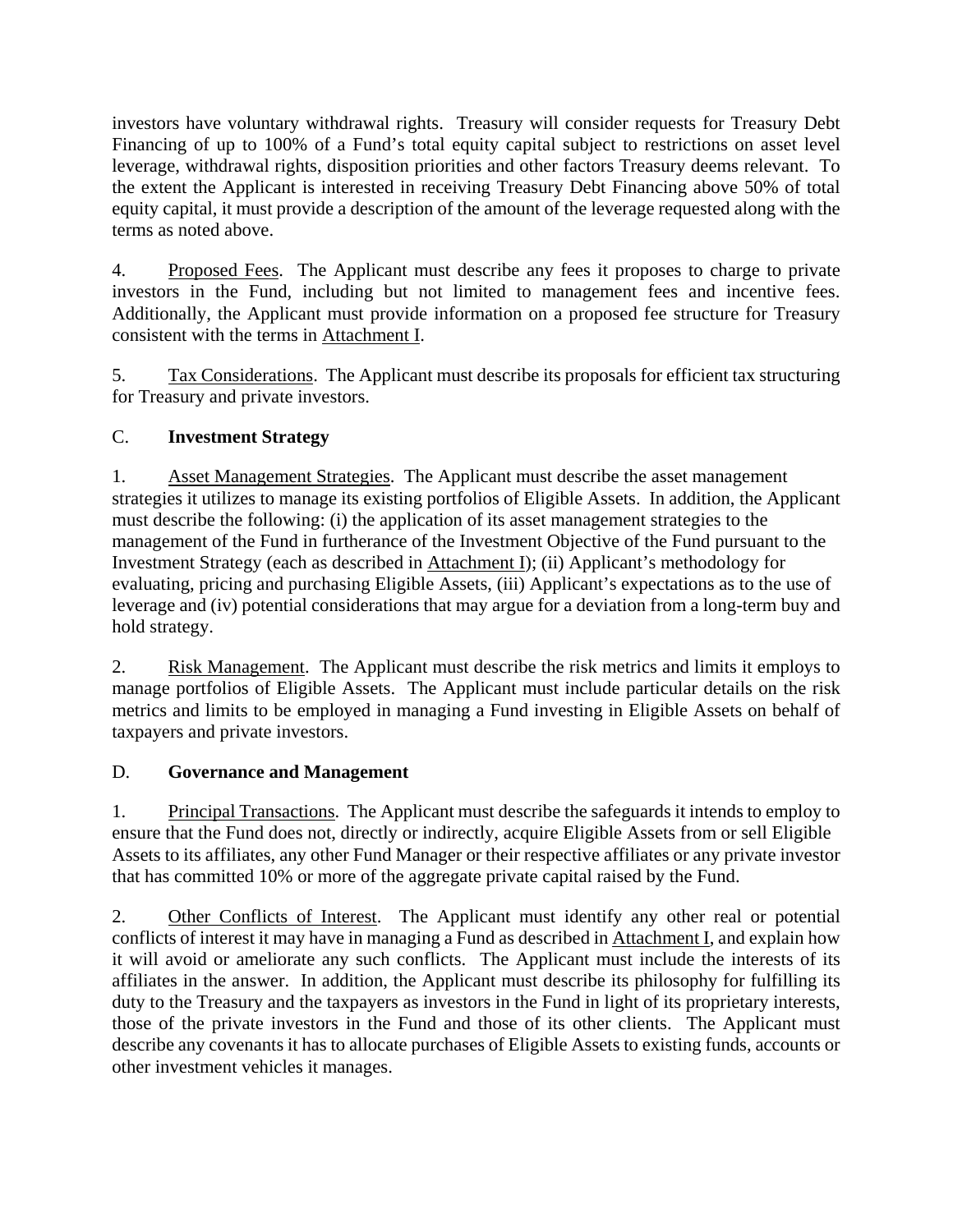3. Prevention of Waste, Fraud and Abuse. The Applicant must describe its proposals to minimize waste, fraud and abuse.

4. Alignment of Incentives. The Applicant must describe any additional proposals to ensure that incentives for investing private capital and Treasury capital are aligned.

5. Oversight. The Applicant must indicate if its organization employs a risk oversight officer that operates independently from private asset managers and other investment-policy decision makers. The Applicant must identify the most important attributes of its particular risk oversight framework.

6. Taxes. The Applicant must indicate the following: (i) whether it and each of its affiliates have paid all material federal, state and local taxes in the United States ("Taxes") and filed all material Tax returns required to be filed through the date hereof; and (ii) that there is no material Tax deficiency that has been, or could reasonably be expected to be, asserted against it or any of its affiliates, except any Taxes the amount or validity of which are currently being contested in good faith.

7. Regulatory and Legal Actions. The Applicant must identify any Federal or State citations or enforcement actions its organization or any affiliate has received or been warned of, and any litigation or legal proceeding involving its asset management or investment consulting services involving fraud, negligence, criminal activity, or breach of fiduciary duty.

8. Investor Due Diligence. The Applicant must describe its due diligence process for assessing potential investors. In particular, the Applicant must describe its anti-money laundering and "know your client" policies and procedures.

## E. **Valuation, Monitoring and Reporting**

1. Valuation. The Applicant must describe the methodology it intends to employ for determining the fair market value of the Fund's Eligible Assets.

2. Monitoring. The Applicant must describe the methodology it intends to employ for monitoring acquisitions and dispositions of Eligible Assets on behalf of the Fund, including tracking and maintaining records of (i) trades executed (all pertinent financial and settlement information) and (ii) notifications of principal and interest payments.

3. Reporting. The Applicant must describe the format whereby it intends to provide the reporting information required by the Treasury, as described in Attachment I (including transaction reports, monthly reports and audited and unaudited financial statements). In particular, describe how it will ensure sufficient transparency while protecting the commercial interest of its investors.

## **II DEADLINE AND COMMUNICATIONS**

**All Applications for investment by Treasury must be submitted by 5:00 p.m. ET on April 10, 2009.**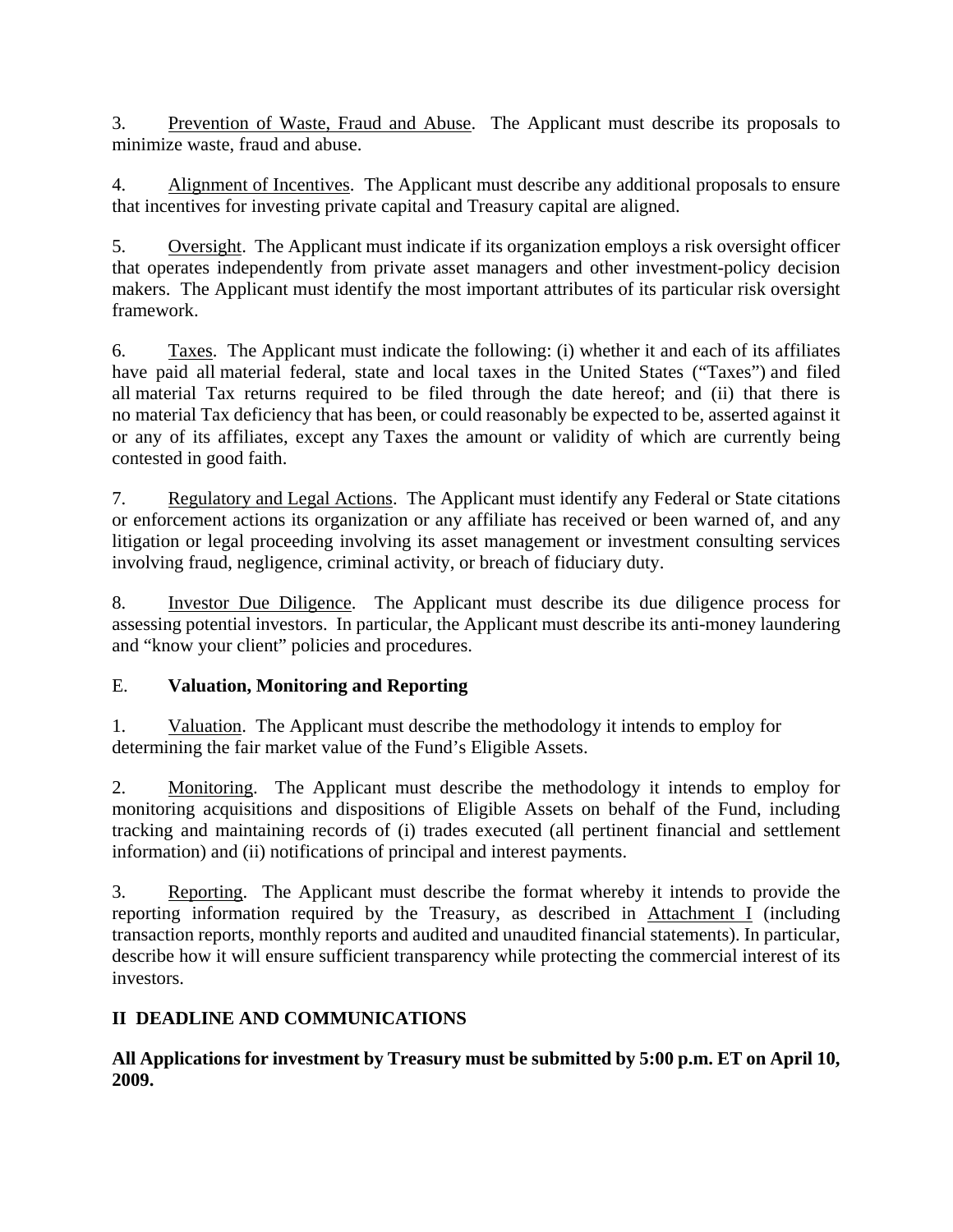All Applicants are responsible for seeking clarification on any issues in this Application that the Applicant does not fully understand. All questions should be directed to the following:

#### **Treasury Contact:**

 U.S. DEPARTMENT OF THE TREASURY Office of Financial Stabililty: Legacy Securities Public-Private Investment Fund 1500 PENNSYLVANIA AVENUE NW WASHINGTON, DC 20220 Phone Number: 202-622-9911 E-mail Address: SecuritiesPPIF@do.treas.gov

Treasury, in its sole discretion, may respond orally to any questions about the Application. Substantive questions should be submitted as soon as possible. No other channel of communication between the Applicant and an officer, employee, or agent of Treasury regarding this Application is permitted, and no information gained from any such communication may be considered in any way binding or limiting on the Treasury.

The Treasury, in its sole discretion, may change the deadline for submission of Applications.

### **III SUBMISSION OF APPLICATIONS**

All Applications must be delivered by courier, or in PDF format via email to Treasury by the deadline.

Treasury has no obligation to consider an Application received after the deadline provided above. The only acceptable evidence of the time of receipt is the Treasury's time/date stamp on the Application or other evidence of receipt maintained by the Treasury.

The Applicant, by submitting an Application to be a Fund Manager, warrants and represents that it understands and agrees to all terms of this Application and the selection process, including the following:

- 1. Treasury, in its sole discretion, will select a Fund Manager to perform the services in this Application, based on its determination of what is in the best interests of the United States.
- 2. No communication, question, response or clarification, whether oral or written, about the requirements of this Application shall in any way serve to limit the Treasury's complete and sole discretion in selecting a Fund Manager and in making decisions in connection with this Application.
- 3. Treasury may select, reject, or request additional clarifying information about an Applicant's Application without further discussion with the Applicant.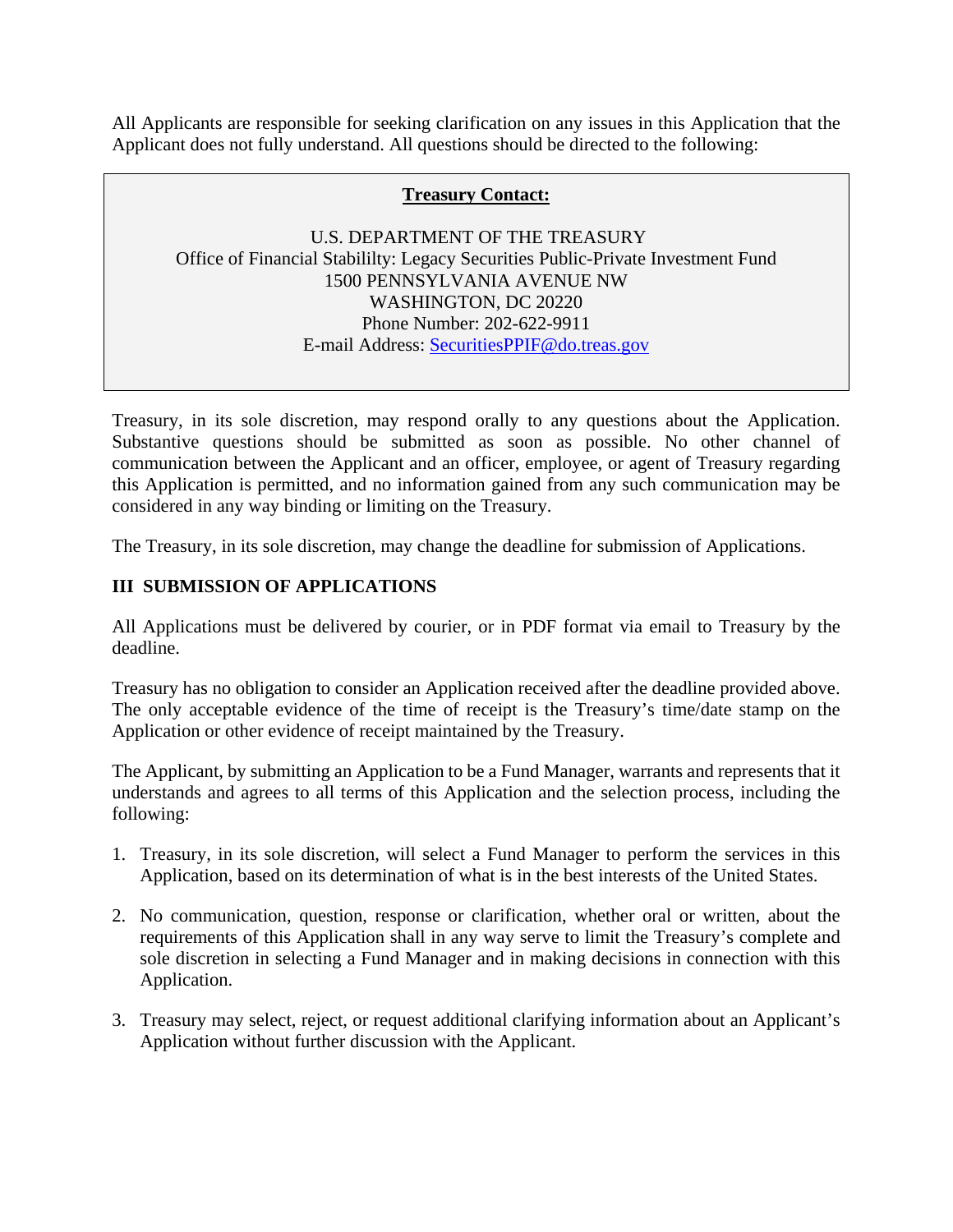#### **IV APPLICATION FORMAT**

All Applications must include a 1 page cover letter, executed by a person legally authorized to represent the Applicant, that includes the following information: name, title, address, e-mail, and office and mobile phone numbers of the individual designated to receive communications from Treasury and a certification statement that the Applicant (i) understands and agrees to the terms and selection process set forth in this Application; (ii) understands and agrees to the confidentiality provisions in Section V; (iii) understands and agrees that it will have a fiduciary duty to perform all services in the best interests of the Fund; and (iv) is capable of providing the services identified in this Application. The cover letter must also indicate whether the Applicant is a small, veteran-, minority- or women-owned business.

All Applications must include a document not to exceed 40 one-sided pages, in 12-point font with 1 inch margins, addressing the items in Section I above.

Applications must not include any other documents or attachments. Applications must not include any generic marketing or sales information, or rely on cross-references to other documents.

### **V CONFIDENTIALITY**

Treasury considers any information provided to an Applicant in evaluating its Application to be strictly confidential and must not be disclosed to any third party outside the Applicant's corporate organization, nor duplicated, used or disclosed in whole or in part for any purpose other than to prepare an Application. Under no circumstances shall any information received in connection with an Application be disclosed to any third party outside the Applicant's corporate organization without the express prior written consent of the Treasury.

#### **VI RESERVATION OF RIGHTS**

The release of an Application and Treasury's receipt of any information or responses shall not, in any manner, obligate the Treasury to perform any act or otherwise incur any liabilities.

Treasury assumes no obligation to reimburse or otherwise compensate the Applicant for expenses or losses incurred in connection with this Application.

Treasury shall have the unlimited right to use, for any governmental purpose, any information submitted in connection with this Application.

Treasury reserves the right to: (1) modify the requirements in this Application or withdraw this Application at any time; (2) decide not to select any Applicants; (3) reject an Application without inviting the Applicant to submit a new Application; (4) negotiate with and select any Applicant considered qualified; (5) request, orally or in writing, clarification of or additional information on a response; (6) waive minor informalities or irregularities, or a requirement of this Application; (7) accept any Application in part or in total; and (8) reject an Application that does not conform to the specified format or other requirements of this Application.

Any selection and designation of a private manager pursuant to this Application shall be contingent upon and subject to availability of funding.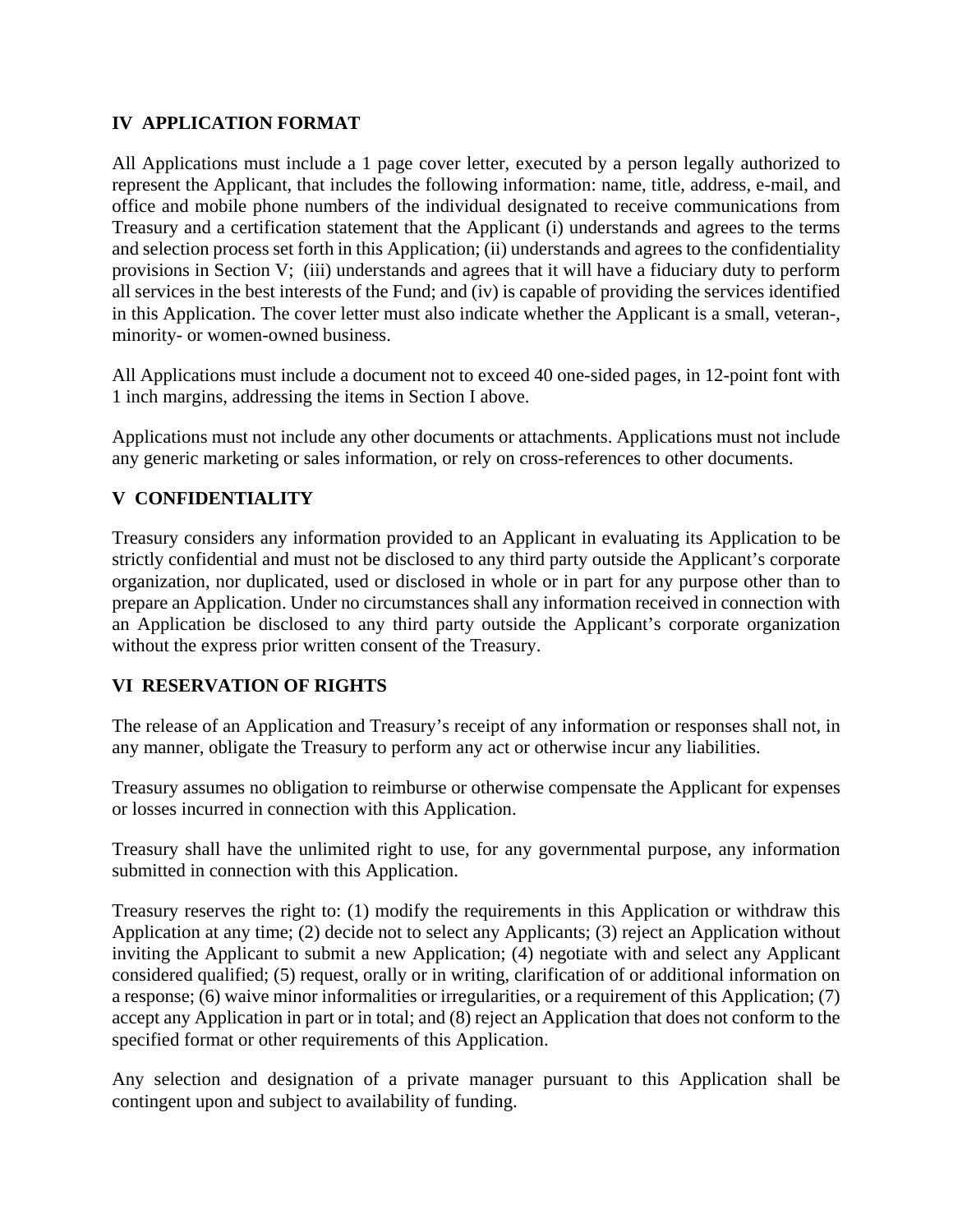# **Attachment I:**

## **Legacy Securities Public-Private Investment Funds Summary of Terms**

| <b>Summary of Program</b>   | The United States Department of the Treasury ("Treasury") will<br>participate in Legacy Securities Public-Private Investment Funds<br>("Funds") that will invest in legacy securities that will initially include<br>securities backed by mortgages on residential and commercial properties<br>("Eligible Assets") on behalf of taxpayers and private investors.                                                                                                                                                                                     |
|-----------------------------|-------------------------------------------------------------------------------------------------------------------------------------------------------------------------------------------------------------------------------------------------------------------------------------------------------------------------------------------------------------------------------------------------------------------------------------------------------------------------------------------------------------------------------------------------------|
|                             | The Funds are one component of a broader array of measures targeting<br>legacy assets in order to encourage new credit formation. This program<br>contributes to that effort by improving the health of financial institutions<br>through removal of legacy assets from their balance sheets and by<br>helping to increase the liquidity and functioning of markets for these<br>securities.                                                                                                                                                          |
|                             | Private asset managers ("Fund Managers") will apply to be pre-qualified<br>to raise private capital to invest in joint investment programs with<br>Treasury.                                                                                                                                                                                                                                                                                                                                                                                          |
|                             | Fund Managers will raise equity capital from private investors and<br>receive matching Treasury equity funding (as described below).                                                                                                                                                                                                                                                                                                                                                                                                                  |
|                             | Taxpayers (through the Treasury) and private investors will generally<br>share any profits or losses on a <i>pro rata</i> basis in accordance with equity<br>capital investments, except as described under "Treasury Warrants"<br>below.                                                                                                                                                                                                                                                                                                             |
| <b>Investment Objective</b> | To generate attractive returns for taxpayers and private investors through<br>long-term opportunistic investments in accordance with the Investment<br>Strategy.                                                                                                                                                                                                                                                                                                                                                                                      |
| <b>Investment Strategy</b>  | The Funds will seek to achieve the Investment Objective by following<br>predominantly a long-term buy and hold strategy, but Treasury will<br>consider other strategies involving limited trading.                                                                                                                                                                                                                                                                                                                                                    |
| <b>Fund Structure</b>       | Treasury and a vehicle controlled by the applicable Fund Manager<br>through which private investors will invest in a Fund (each, a "Private"<br>Vehicle") will be the sole investors in a Fund. Except as described under<br>"Asset Purchases / Dispositions" below, Treasury and the applicable<br>Private Vehicle will invest and divest proportionately at the same time<br>and on the same terms and conditions in the Eligible Assets. Additional<br>detail with respect to Fund Structure can be found under "Fund Structure"<br>Detail" below. |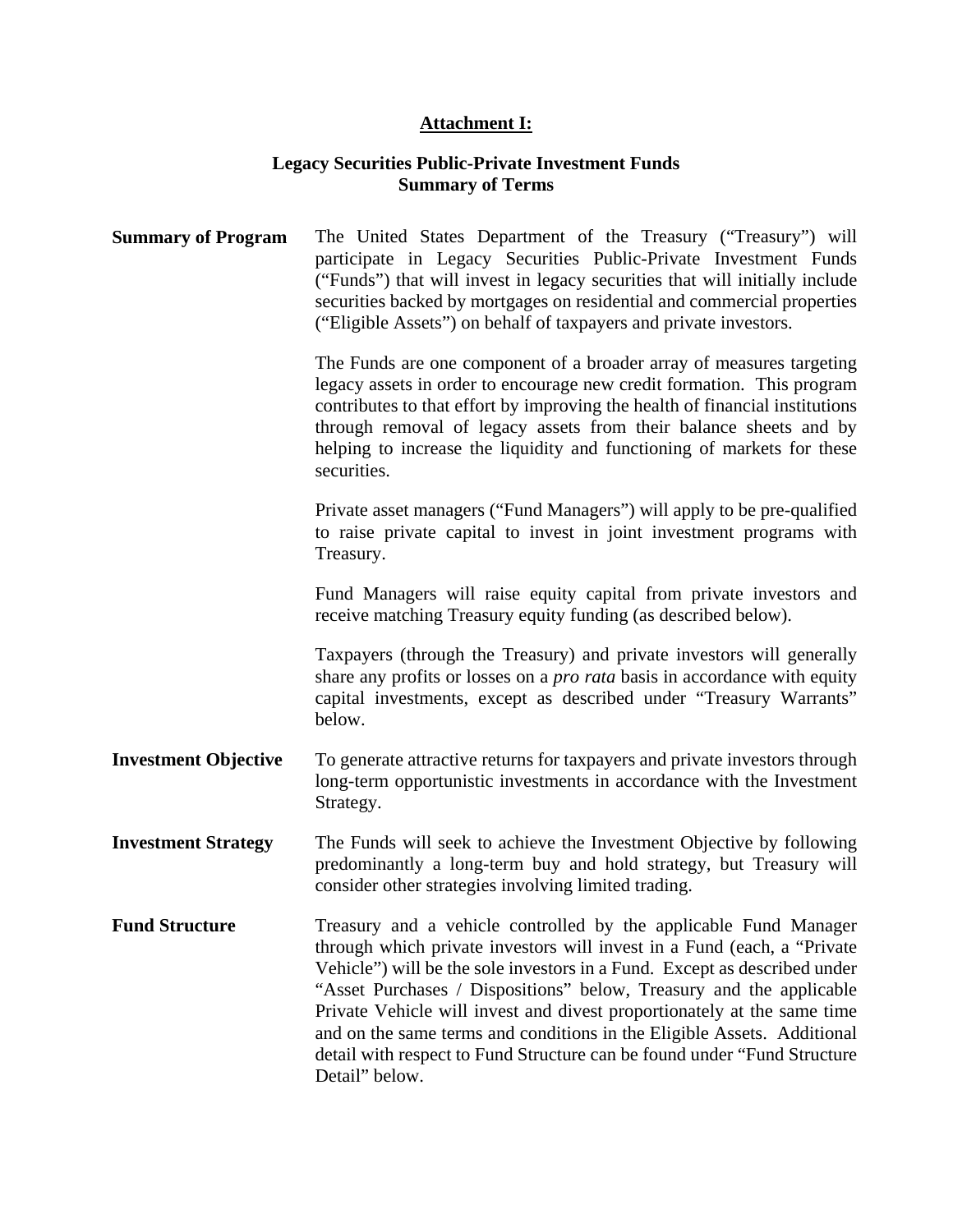| <b>Pre-Qualification of</b><br><b>Fund Managers</b> | Private asset managers wishing to participate in this program should<br>submit the application found at http://www.financialstability.gov/ to<br>Treasury as part of the selection process. Fund Managers will be<br>pre-qualified based upon criteria that are anticipated to include:<br>Demonstrated capacity to raise at least \$500 million of private                                                                                                      |
|-----------------------------------------------------|------------------------------------------------------------------------------------------------------------------------------------------------------------------------------------------------------------------------------------------------------------------------------------------------------------------------------------------------------------------------------------------------------------------------------------------------------------------|
|                                                     | capital.<br>Demonstrated experience investing in Eligible Assets, including<br>through performance track records.<br>A minimum of \$10 billion (market value) of Eligible Assets<br>$\bullet$<br>under management.<br>Demonstrated operational capacity to manage the Funds in a<br>$\bullet$<br>manner consistent with Treasury's stated Investment Objective<br>while also protecting taxpayers.<br>Headquarters in the United States.<br>$\bullet$            |
|                                                     | Other criteria are identified in the application. Treasury will consider<br>suggestions from Fund Managers to raise equity capital from retail<br>investors.                                                                                                                                                                                                                                                                                                     |
| <b>Application Deadlines</b>                        | An applicant must submit its application to Treasury no later than April<br>10, 2009.                                                                                                                                                                                                                                                                                                                                                                            |
|                                                     | Treasury expects to inform an applicant of its preliminary approval on or<br>prior to May 1, 2009.                                                                                                                                                                                                                                                                                                                                                               |
|                                                     | Applicants will have a limited period of time from preliminary approval<br>to raise at least \$500 million of private capital and demonstrate<br>committed capital before receiving final approval from Treasury.<br>Applicants will be asked to describe the amount of time they anticipate<br>needing to raise private capital in their applications. In the event<br>applicants are not able to so demonstrate, Treasury will consider other<br>applications. |
| <b>Treasury Funding</b>                             | Treasury expects to approve approximately 5 Fund Managers to raise<br>private capital to invest in joint investment programs with Treasury. The<br>number of Fund Managers may be increased depending on Treasury's<br>evaluation of the applications received and determination of what is in<br>the best interests of taxpayers. Treasury will consider expanding the<br>program through additional fundings in the future.                                    |
| <b>Eligible Assets</b>                              | The Eligible Assets will initially be commercial mortgage backed<br>securities and residential mortgage backed securities issued prior to 2009<br>that were originally rated AAA or an equivalent rating by two or more<br>nationally recognized statistical rating organizations without ratings<br>enhancement and that are secured directly by the actual mortgage loans,<br>leases or other assets and not other securities (other than certain swap         |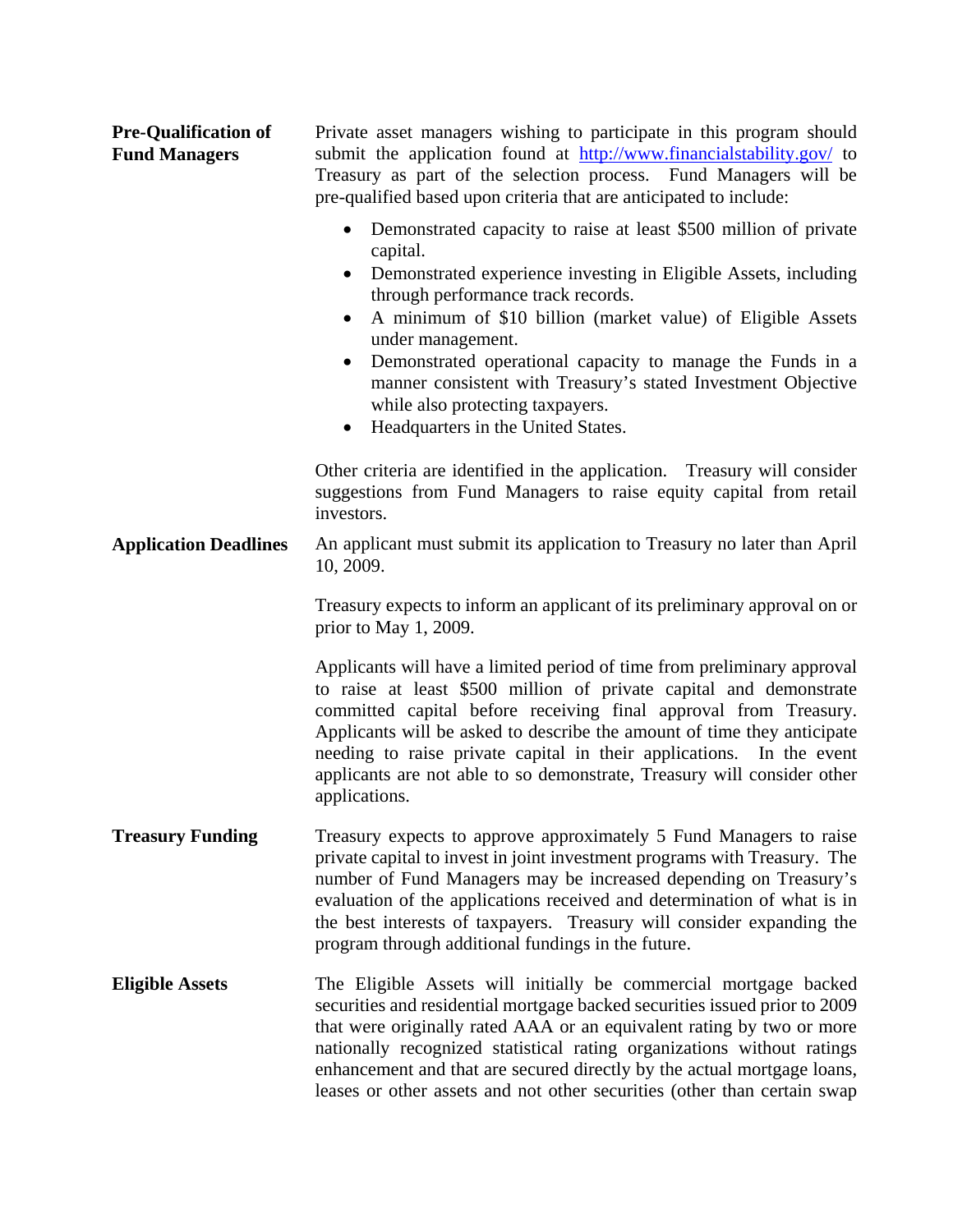|                                                 | positions, as determined by the Treasury). The loans and other assets<br>underlying any Eligible Asset must be situated predominantly in the<br>United States, which limitation is subject to further clarification by<br>Treasury. The Eligible Assets must be purchased solely from financial<br>institutions from which the Secretary of the Treasury may purchase<br>assets pursuant to Section $101(a)(1)$ of the Emergency Economic<br>Stabilization Act of 2008 ("EESA"). |
|-------------------------------------------------|----------------------------------------------------------------------------------------------------------------------------------------------------------------------------------------------------------------------------------------------------------------------------------------------------------------------------------------------------------------------------------------------------------------------------------------------------------------------------------|
| <b>Drawdowns</b>                                | Treasury equity capital will be drawn down in tranches to provide for<br>anticipated investments (subject to limitations to be agreed with<br>Treasury); <i>provided</i> that, except as otherwise agreed by Treasury,<br>Treasury equity capital may only be drawn down at the same time and in<br>the same proportion as private capital is drawn down. Debt financing (as<br>described below) will be funded concurrently with drawdowns of equity<br>commitments.            |
| <b>Asset Purchases /</b><br><b>Dispositions</b> | Fund Managers will control the process of asset selection and pricing.                                                                                                                                                                                                                                                                                                                                                                                                           |
|                                                 | Fund Managers will also control the process of asset liquidation, trading,<br>and disposition.                                                                                                                                                                                                                                                                                                                                                                                   |
| <b>Governance and</b><br><b>Management</b>      | Treasury expects to define final terms and conditions for the Funds prior<br>to fundraising.                                                                                                                                                                                                                                                                                                                                                                                     |
|                                                 | Funds will be managed by Fund Managers, not the Treasury.                                                                                                                                                                                                                                                                                                                                                                                                                        |
|                                                 | Treasury will retain the right to cease funding of committed but undrawn<br>Treasury equity capital and debt financing in its sole discretion.                                                                                                                                                                                                                                                                                                                                   |
|                                                 | Fund Managers will be required to present monthly reports to Treasury<br>on Eligible Assets purchased, Eligible Assets disposed, current<br>valuations of Eligible Assets and profits/losses on Eligible Assets<br>included in each Fund.                                                                                                                                                                                                                                        |
|                                                 |                                                                                                                                                                                                                                                                                                                                                                                                                                                                                  |
|                                                 | Prices of Eligible Assets for reporting purposes must be tracked using<br>third party sources and annual audited valuations by a nationally<br>recognized accounting firm.                                                                                                                                                                                                                                                                                                       |
|                                                 | Each Fund Manager may only purchase Eligible Assets from sellers that<br>are not affiliates of such Fund Manager, any other Fund Manager or their<br>respective affiliates or any private investor that has committed at least<br>10% of the aggregate private capital raised by such Fund Manager.<br>Private investors may not be informed of potential acquisitions of<br>specific Eligible Assets prior to acquisition.                                                      |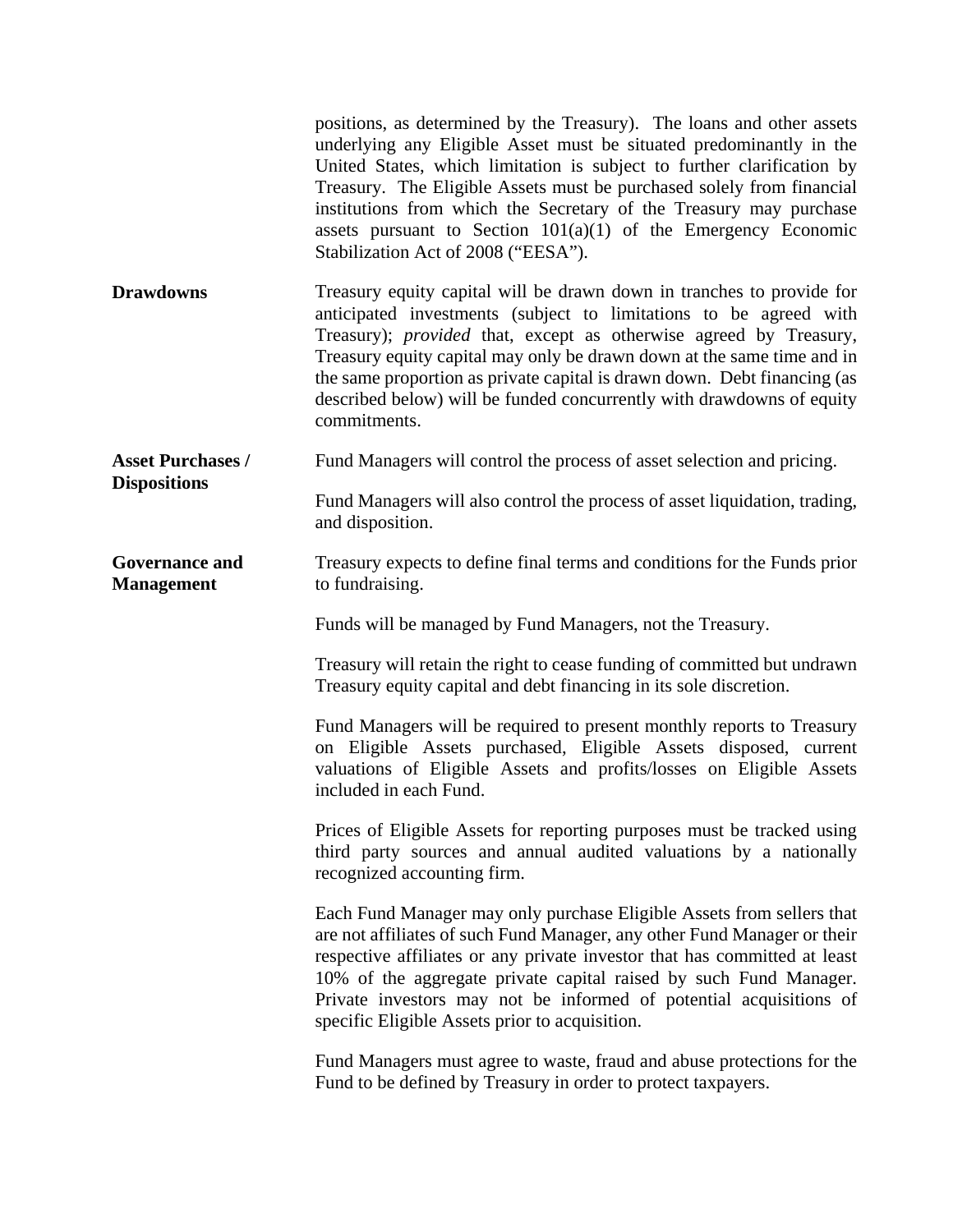Fund Managers must agree to provide access to relevant books and records of the Fund for Treasury, the Special Inspector General of the TARP, the Government Accountability Office and their respective advisors and representatives to enable appropriate oversight and taxpayer protection.

**Treasury Capital Term** Fund Managers will make proposals for the term of a Fund with the intention to maximize returns for taxpayers and private investors, but no greater than 10 years, subject to extension with Treasury's consent.

**Debt Financing** Each Fund Manager will have the option to obtain for each Fund secured non-recourse loans from Treasury ("Treasury Debt Financing") in an aggregate amount of up to 50% of a Fund's total equity capital; *provided* that Treasury Debt Financing will not be available to any Fund Manager in respect of a Fund in which the private investors have voluntary withdrawal rights. Treasury will consider requests for Treasury Debt Financing of up to 100% of a Fund's total equity capital subject to restrictions on asset level leverage, withdrawal rights, disposition priorities and other factors Treasury deems relevant. Fund Managers will have the opportunity to request this additional Treasury Leverage and propose additional terms in their applications.

> Funds may also finance the purchase of Eligible Assets through Legacy TALF, any other Treasury program or debt financing raised from private sources; *provided* that Treasury equity capital and Private Vehicle capital must be leveraged proportionately from such private debt financing sources.

> The Treasury Debt Financing will be secured by the Eligible Assets held by the applicable Fund.

> Loans made by Treasury to any Fund will accrue interest at an annual rate to be determined by the Treasury and will be payable in full on the date of termination of the Treasury Capital Term.

**Treasury Warrants** Proceeds received by a Fund will be divided between the Treasury and the applicable Private Vehicle based on equity contributions, except that Treasury will take warrants as required by EESA to protect the interests of taxpayers. The terms and amounts of such warrants will be determined in part based on the amount of Treasury Debt Financing taken.

**Fees** Fund Managers may charge private investors fees in their discretion. The Treasury will consider the fees proposed to be charged to private investors when evaluating applications by private asset managers.

For Treasury equity capital, the Treasury will accept proposals for fixed